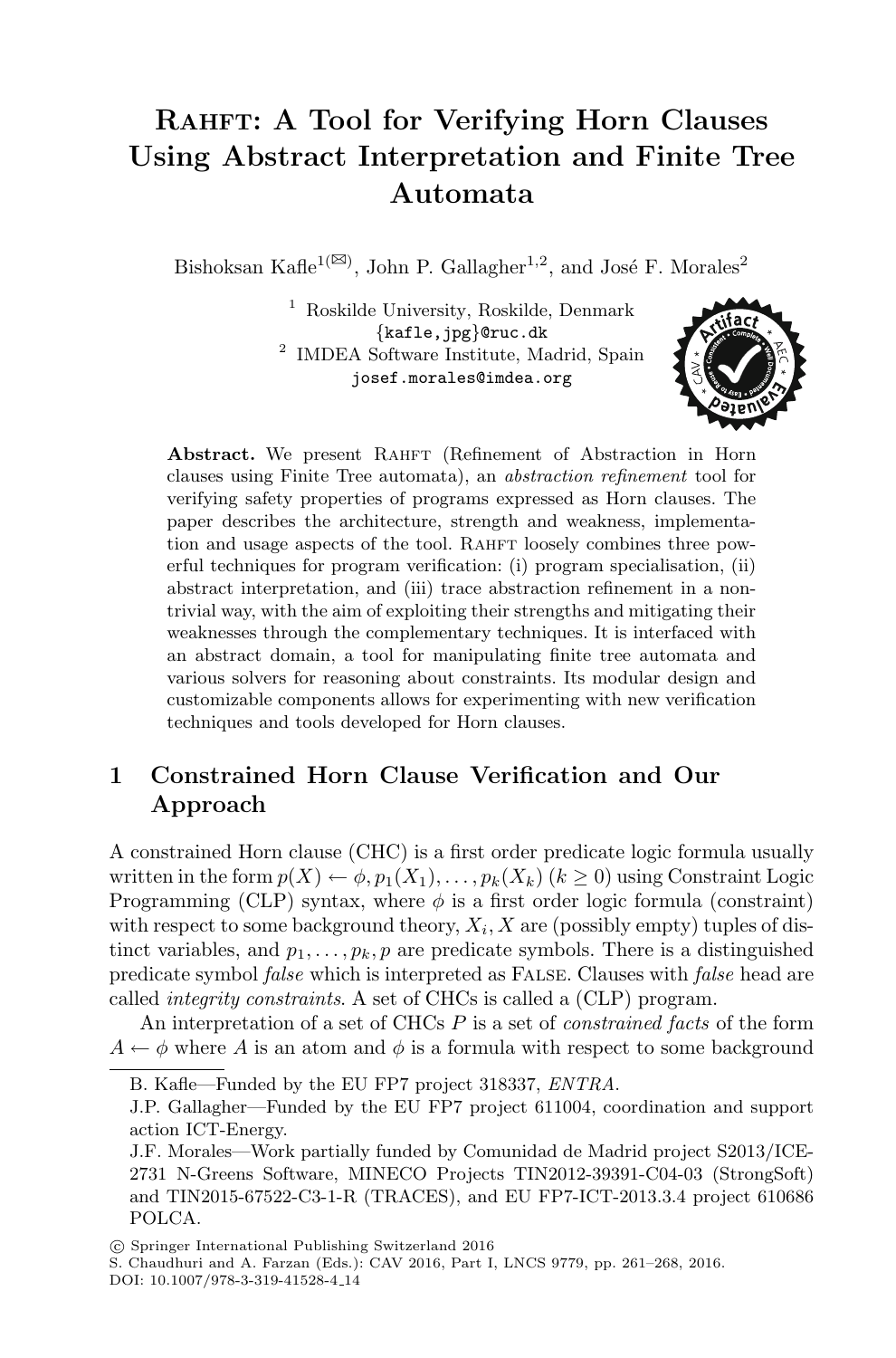theory. An interpretation that satisfies each clause is called a *model* (a *solution* in some works [\[6](#page-5-0)[,34](#page-6-0)]). In Horn clause verification, *integrity constraints* represent the safety properties to be verified; other clauses represent the program's behaviours. The CHC verification problem is to check whether there exists a model of P.

Several verification tools have been developed for CHCs, including SeaHorn [\[24](#page-6-1)], QARMC [\[21](#page-6-2)], VeriMap [\[16\]](#page-5-1), Convex polyhedral analyser [\[31](#page-6-3)], TRACER [\[29](#page-6-4)], ELDARICA [\[27\]](#page-6-5), and Trace abstraction refinement tool [\[37\]](#page-7-0). They exploit either Formulation I or Formulation II for Horn clause verification.

**Formulation I (deductive):** P has a model if and only if  $P \nvdash false$  (false is not derivable from P). In CLP terminology,  $P \vdash A$  if and only if the query  $\leftarrow A$ succeeds in P. In this formulation it is sufficient to show that the query  $\leftarrow$  *false* fails finitely or infinitely. Formulation I forms the basis of the tools described in [\[25,](#page-6-6)[37](#page-7-0)]. As the *minimal model* of P contains exactly the set of atoms that succeed [\[28\]](#page-6-7), we have another formulation of the CHC verification problem [\[20\]](#page-6-8).

**Formulation II (model-based):** P has a model if and only if  $false \notin M[P]$ , where  $M[\![P]\!]$  is the minimal model of P. In Formulation II it is sufficient to find a model  $M' \supseteq M[P]$ , where *false*  $\notin M'$ . It forms the basis of tools based on *abstract interpretation*, *interpolation* or *predicate abstraction* [\[21](#page-6-2)[,24](#page-6-1)[,31](#page-6-3)].

The program in Fig. [1\(](#page-2-0)a) is a simple but challenging problem for many verification tools.  $1(X, Y) \equiv X \ge Y \land Y \ge 0$  is a model of the program, whose solution requires the discovery of the invariants  $X \geq Y$  and  $Y \geq 0$ . For example neither QARMC [\[21\]](#page-6-2) nor SeaHorn [\[24\]](#page-6-1) (using only the PDR engine [\[7](#page-5-2)]) terminates on this program. However, SeaHorn (with PDR and the abstract interpreter IKOS [\[8](#page-5-3)]) solves it. RAHFT solves it with the pre-processing step alone.

Rahft exploits both of the above formulations using techniques based on *abstract interpretation* over the domain of convex polyhedra, *trace abstractionrefinement* using finite tree automata (FTAs) and *program specialisation* using *constraint specialisation* [\[30\]](#page-6-9). The motivations behind this combination are: (i) to benefit from a powerful and scalable technique such as *abstract interpretation* [\[13](#page-5-4)] for verifying properties of programs, (ii) to refine *abstract interpretation* through automata theoretic operations which offers the advantages of simplicity and generality [\[31](#page-6-3)] and (iii) to construct highly parametric and configurable verification tools through *program transformation* [\[16](#page-5-1)].

### **2 RAHFT Architecture and Interface**

Figure  $1(b)$  $1(b)$  gives an overview of RAHFT. It compiles to a standalone command line utility that accepts a set of CHCs as input. It consists of two modules namely, *Abstraction* (green box) and *Refinement* (red box). RAHFT takes a file containing a set of CHCs P as input and returns *safe* or *unsafe* respectively if P has or does not have a model.

### **2.1 Abstraction**

The *Abstraction* module takes a set of CHCs P as input and returns *safe*, *unsafe* or a trace representing the abstract derivation of *false* together with the set of all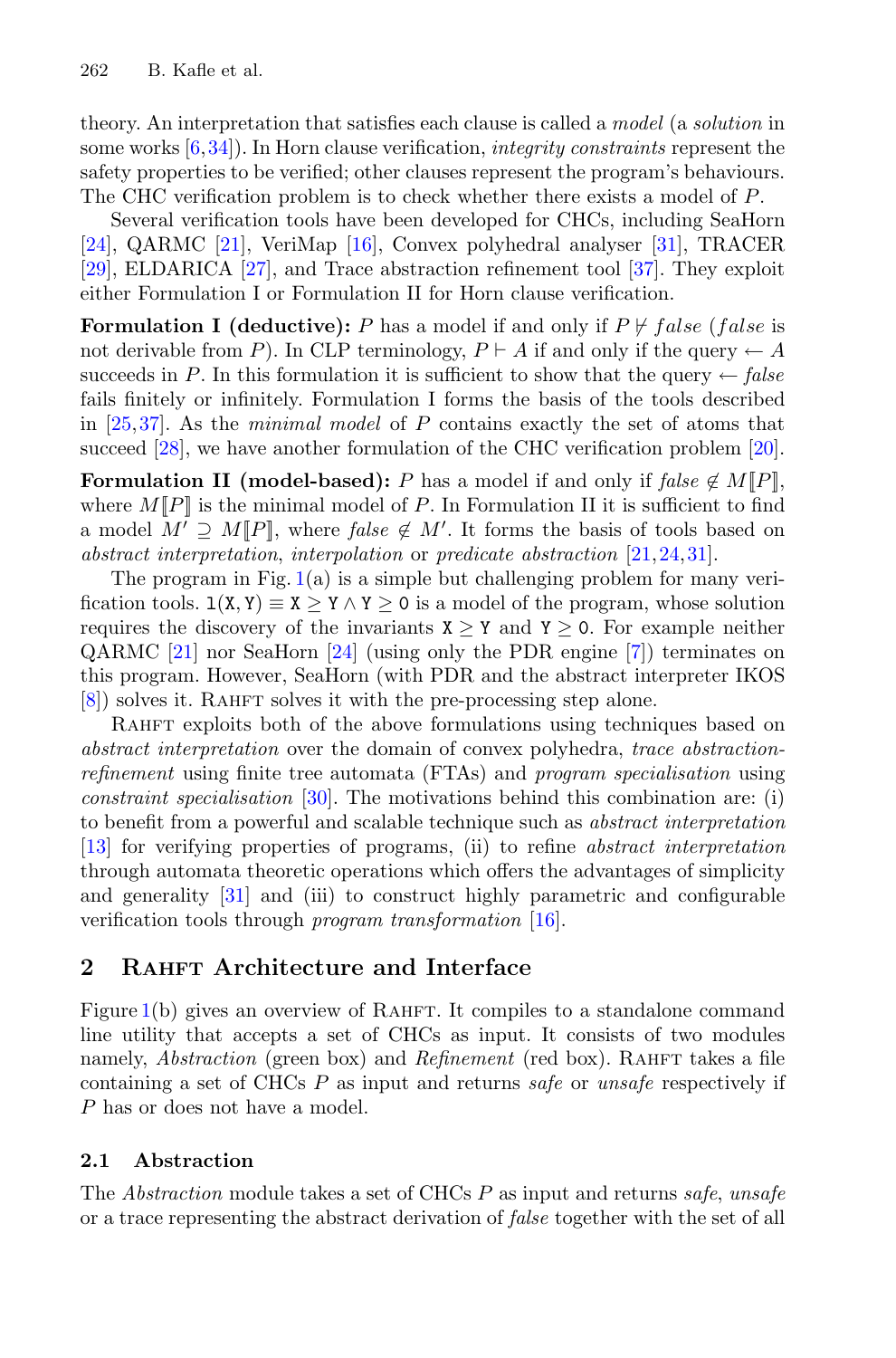

<span id="page-2-0"></span>Fig. 1. (a) Example program; (b) the architecture of RAHFT. (Color figure online)

derivations (traces) (both represented as FTAs) used while applying *abstraction interpretation* to P. It consists of the following components:

*Pre-processor (PP):* Pre-processing is a model-preserving source-to-source program transformation of Horn clauses. In principle, any such transformation can be used as a pre-processor, but we use *constraint specialisation* [\[30](#page-6-9)]. The specialisation consists of strengthening the constraints in the clauses using *abstract interpretation* [\[13](#page-5-4)] and *query-answer transformation* [\[3](#page-5-5),[17\]](#page-6-10) of the original program. The specialisation is independent of the *abstract domain* and the background theory underlying the clauses and does not unfold the clauses at all. This has been proven to be an effective transformation [\[30](#page-6-9)] for verifying Horn clauses [\[15](#page-5-6)] and as a pre-processor to other Horn clause verification tools such as [\[21\]](#page-6-2).

*Abstract Interpreter (AI):* The AI implements a fixed point algorithm over the domain of *convex polyhedra* [\[12](#page-5-7)] based on *abstract interpretation* [\[13\]](#page-5-4). It constructs an over-approximation M of the *minimal model* of a program P, where M contains at most one *constrained fact*  $p(X) \leftarrow \phi$  for each predicate p. The constraint  $\phi$  is a conjunction of linear inequalities, representing a convex polyhedron. The set of traces used during abstract interpretation of P can be captured by an FTA, say  $\mathcal{A}_P$ , using M as shown in [\[32](#page-6-11)]. An FTA is a mathematical model capable of capturing tree structured computations (Horn clauses derivations) (see [\[31\]](#page-6-3) for the correspondence between a program and an FTA).

The approximation  $M$  and the pre-processed clauses can be used by other Horn clause tools, for example  $[21]$  $[21]$ . These tools can strengthen M (which may contain some useful invariants) incrementally to construct a model of P rather than starting from a coarse abstraction  $(p(X) \leftarrow true$  for each predicate p of P).

*Verifier:* The verifier receives M and  $A_P$  and checks the *safety* of the clauses based on some simple condition. The clauses are safe if there is no constrained fact for *false* in M (M is called *safe inductive invariant* or a *model* of P) or there are no error traces rooted at *false*. Otherwise we do not know whether the clauses are unsafe or whether the approximation was too imprecise. In this case, the verifier picks a trace, say  $t \in A_P$ , representing the abstract derivation of *false* (if any) from the set of traces. If t is feasible (while simulating in  $P$ ), then P is unsafe and t is a *counterexample*, otherwise we refine P.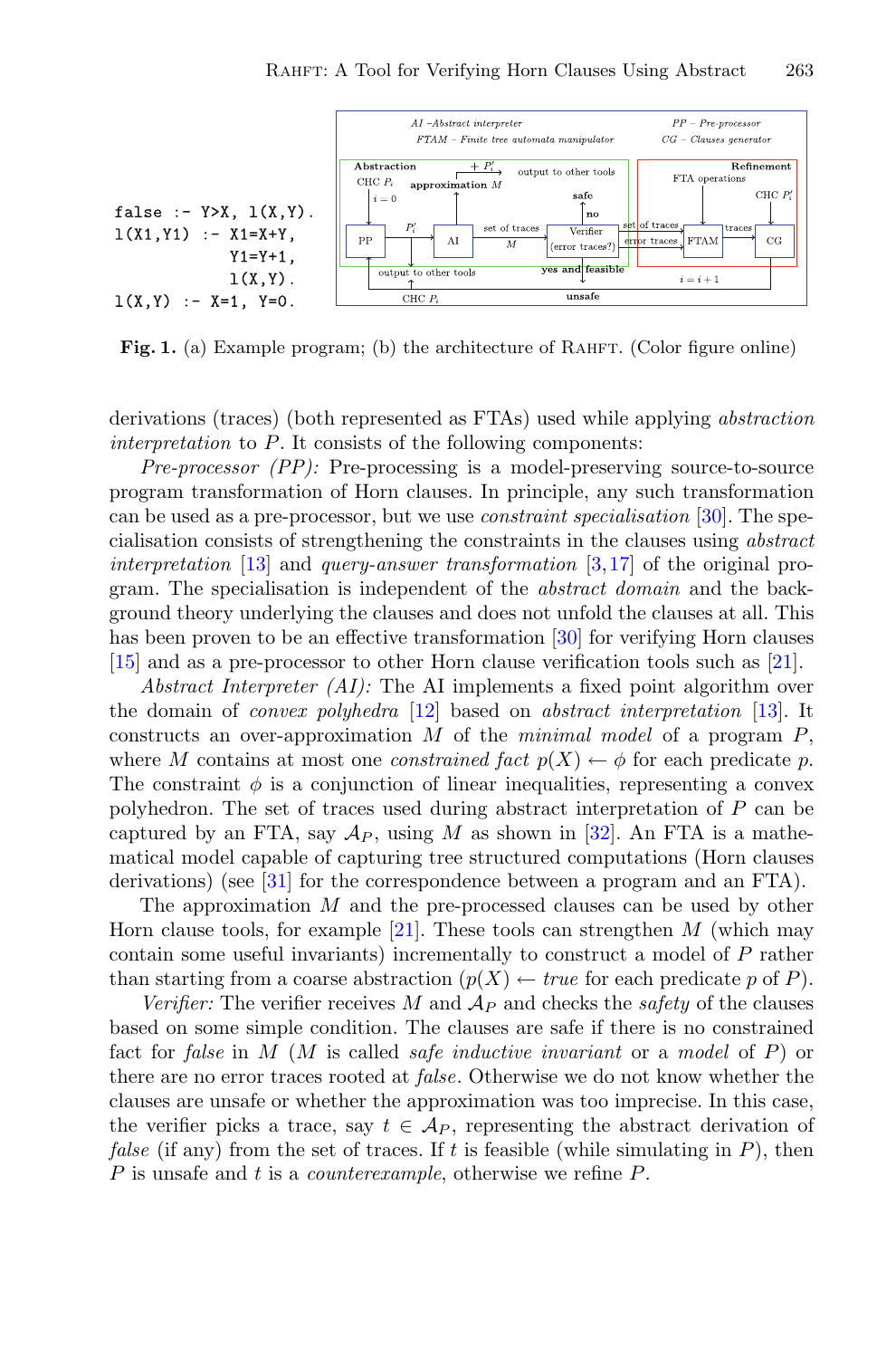#### **2.2 Refinement**

The *Refinement* module takes as input a program P and two FTAs (i) recognising the set of all possible traces of  $P$ ; and (ii) recognising a set of infeasible traces. A difference automaton is computed from these automata which recognises all traces except the infeasible ones. A refined program is obtained as output using the difference automaton and  $P$ . Rather than eliminating a single infeasible trace in each refinement iteration, we generalise it using an *interpolant automaton* [\[25,](#page-6-6)[32](#page-6-11)[,37\]](#page-7-0) thereby eliminating a possibly infinite number of infeasible traces. The refinement offers the advantages of simplicity and generality which is independent of the abstract domain and background theory underlying the clauses. The *Refinement* module consists of following components:

*Finite tree automata manipulator (FTAM):* FTAM takes as input two FTAs and outputs their difference automaton. The FTA difference construction needs *determinisation*; we built upon an optimised determinisation algorithm by Gallagher, Ajspur and Kafle [\[19](#page-6-12)] which scales well in practice, generating transitions of the determinised automaton in a very compact form called *product form*.

*Clause generator*  $(CG)$ *:* Given a set of clauses P, and an automaton recognising an over-approximation of all feasible traces of  $P$ ,  $CG$  produces a set of clauses which is equisatisfiable to P. For this purpose, we exploit a correspondence between the traces using the clauses and the language of FTAs to generate a new set of clauses.

The refinement offers two advantages: (i) the refinement is manifested in the clauses generated – we do not need to keep track of the previous refinements; and (ii) the original predicates get split in refined clauses which help improve the precision of analysis [\[20\]](#page-6-8).

#### **2.3 Implementation**

RAHFT is implemented in Ciao [\[26\]](#page-6-13) and is available from [https://github.com/](https://github.com/bishoksan/RAHFT) [bishoksan/RAHFT.](https://github.com/bishoksan/RAHFT) It consists of a collection of reusable Prolog modules which rely on state-of-the-art specialised external libraries written in C and C++ for handling constraints. We use the Yices SMT solver [\[18](#page-6-14)] and the Parma Polyhedra Library  $\left[2\right]$  for handling the constraints and the FTA library  $\left[19\right]$  for manipulating FTAs. The construction of an *interpolant tree automaton* uses an algorithm presented in [\[36](#page-7-1)] for computing an interpolant of two formulas. The code consists of over 7,000 lines of Ciao Prolog code split over 42 modules, interfaced to the above-mentioned external libraries. The implementation of iterative fixpoint algorithms is inspired by the approach to the abstract interpretation of logic programs described by Codish and Søndergaard [\[10](#page-5-9)]. Data structures for manipulating Horn clauses are based on terms and the internal Prolog database, reusing the optimizations of the underlying machine (e.g., clause indexing) rather than reimplementing them in our tool. The glue code that ties together the general purpose Prolog engine and the specialised solvers written in C and  $C++$  is generated via the Ciao foreign interface [\[26\]](#page-6-13).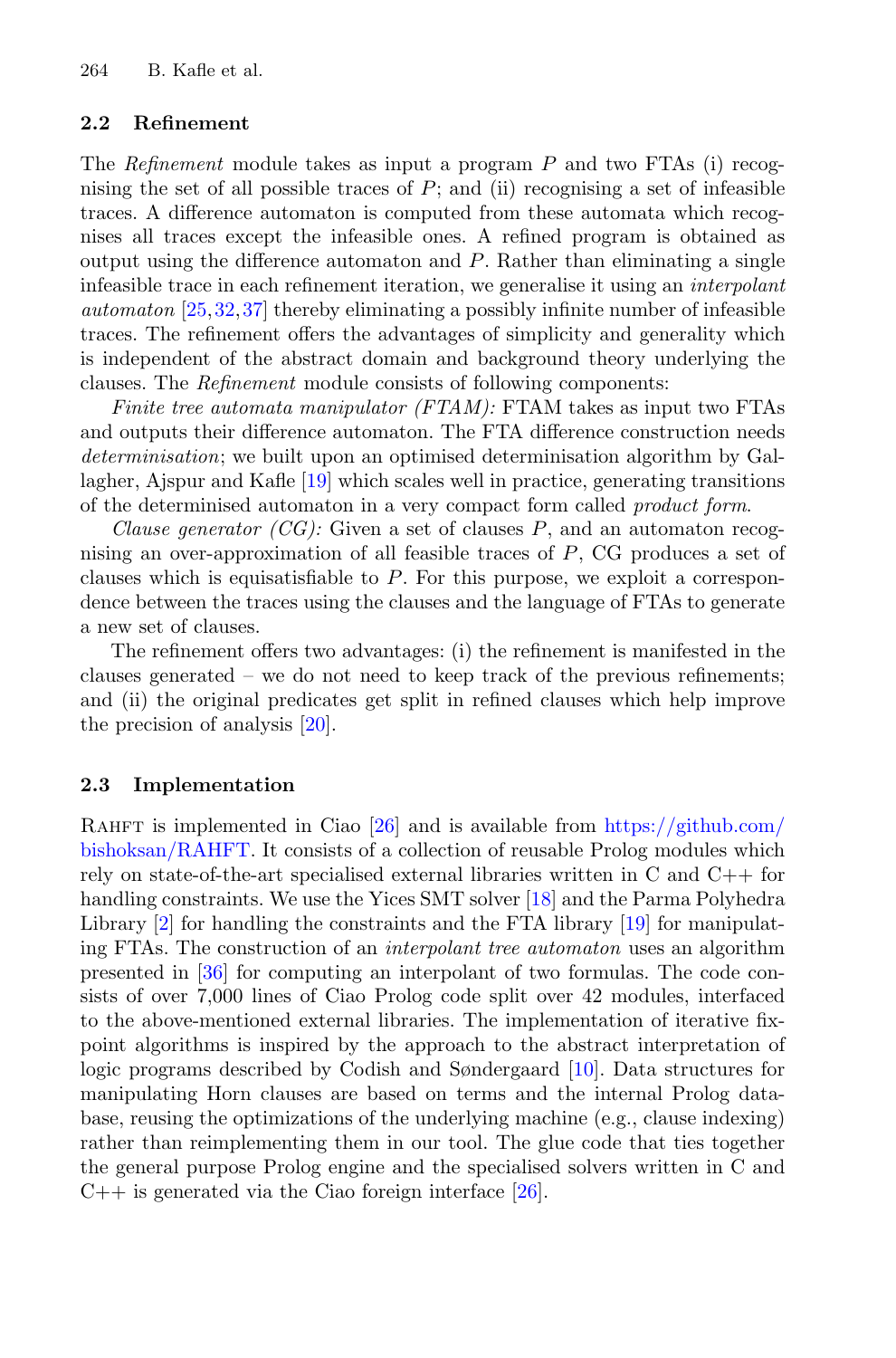#### **2.4 Strength and Weakness**

Rahft is a verification tool for *safety* properties of programs expressed as Horn clauses; it can be used as a *back end* solver by different *front end* tools outputting in CLP form. It handles clauses whose underlying theory is *linear arithmetic*; other theories are not supported currently. It accepts input in CLP form.

Since different components of RAHFT are loosely coupled, the tool can be reconfigured (with a very little effort) to produce verification tools solely based on (i) program transformation as in iterated specialisation approach [\[15](#page-5-6)] by iterating the pre-processing component, (ii) abstract interpretation, only with the AI component, (iii) trace abstraction refinement [\[25](#page-6-6),[37\]](#page-7-0) by iterating the FTAM component, and (iv) a sensible combination thereof – all followed by a lightweight verifier which checks the *safety* of the clauses based on some condition. Since our tool uses both *state abstraction* and *trace abstraction*, it allows application of a wide range of tools and techniques.

We have evaluated RAHFT on software verification benchmarks from a variety of sources [\[4,](#page-5-10)[5,](#page-5-11)[22](#page-6-15)[,23](#page-6-16),[27,](#page-6-5)[29\]](#page-6-4) and the results show that it compares favourably (in time and the number of instances solved) with the other state-of-the-art Horn clause verification tools (see  $[30-32]$  $[30-32]$  for the details).

*Convex polyhedra* is an expensive abstract domain and is a potential bottleneck for verification of large code bases. Instead, we can use cheaper domains supported by the Parma Polyhedra Library such as *octagons* or *intervals* at the cost of precision. Rahft is also limited by the *hard-coded* limits of the libraries and the Prolog implementation used (e.g. *arity* limit of the predicates), which may be too restrictive for some verification problems and we intend to improve this by some suitable data representation. We are aware of some examples from SV-COMP if not many which cross this limit.

We can leverage state-of-the-art interpolating SMT solvers [\[9,](#page-5-12)[33](#page-6-17)] for the *tree interpolant* generation which can be used for constructing an *interpolant tree automaton*; our current implementation does not scale well. Furthermore we aim to handle more advanced data structures such as arrays, maps and sets, requiring more expressive theories than linear arithmetic. One way to achieve this is by composing abstract domains as described in  $[11,14]$  $[11,14]$ ; we are also aware of the support for the reduced product of domains in the PPL library.

Rahft is able to generate a *model* (*a counterexample*) if it proves the *safety* (*unsafety*) a program. We need bookkeeping to generate these witnesses with respect to the original program; and sometimes it becomes rather challenging because of the use of external libraries, tools or the transformations applied.

#### **3 Future Work**

Future work will involve making RAHFT a more flexible tool so that the user can configure other parameters such as abstract domains and pre-processors. We are also planning for a detailed performance measurement of the tool to detect bottlenecks; and work on language-based optimisations to minimize them. Generation of a *model* or a *counterexample* with respect to the original program,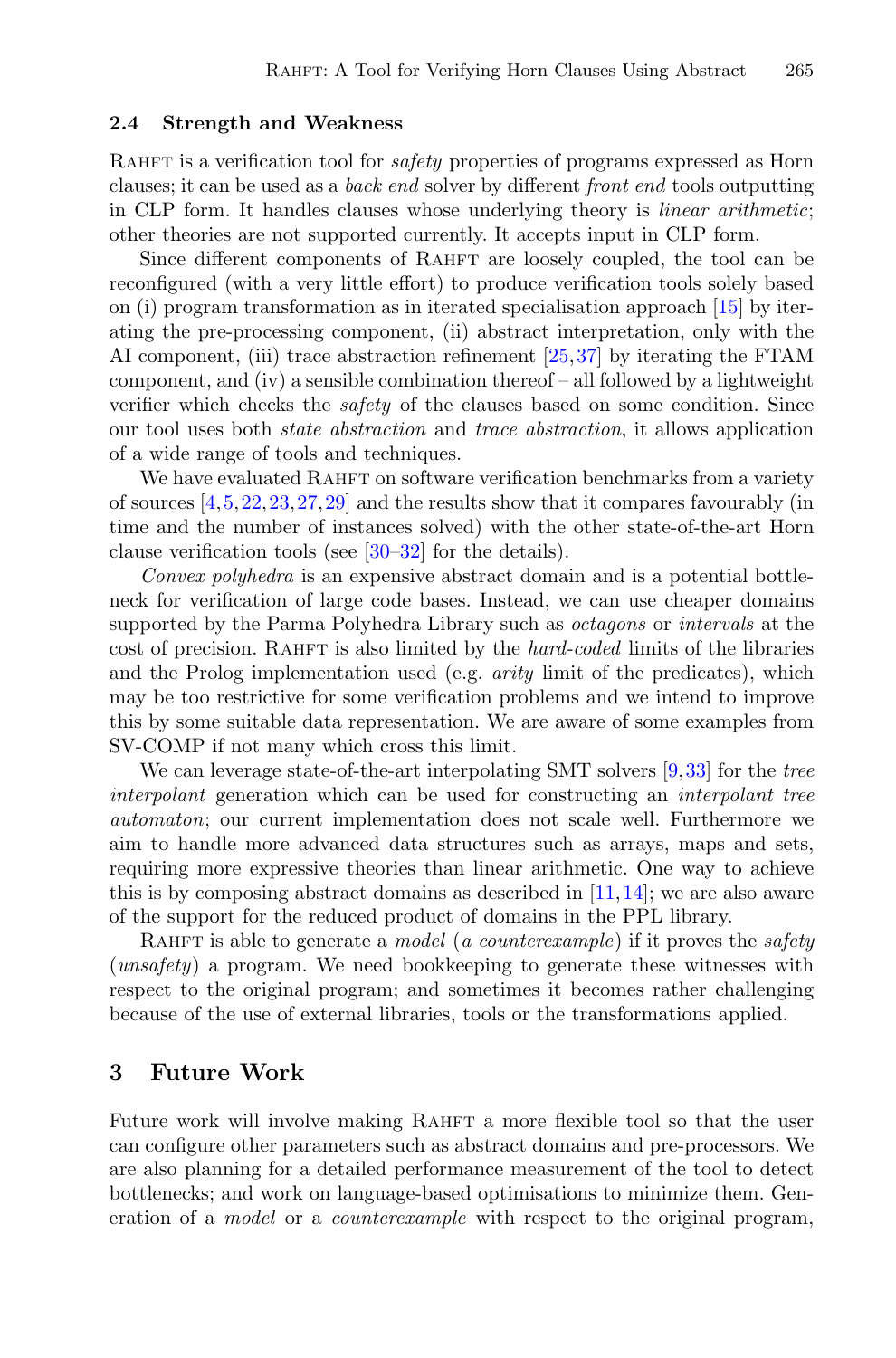handling clauses with richer background theories (arrays, uninterpreted functions) is on our to-do list. In addition, we are extending RAHFT to consider Horn clauses in SMT-LIB format [\[1\]](#page-5-15), though several Horn clause verification tools use standard CLP notation [\[16](#page-5-1),[21,](#page-6-2)[31\]](#page-6-3).

# <span id="page-5-15"></span>**References**

- 1. SMT-LIB format. [http://smtlib.cs.uiowa.edu.](http://smtlib.cs.uiowa.edu) Accessed 5 May 2016
- <span id="page-5-8"></span>2. Bagnara, R., Hill, P.M., Zaffanella, E.: The Parma Polyhedra Library: toward a complete set of numerical abstractions for the analysis and verification of hardware and software systems. SCP **72**(1–2), 3–21 (2008)
- <span id="page-5-5"></span>3. Bancilhon, F., Maier, D., Sagiv, Y., Ullman, J.: Magic sets and other strange ways to implement logic programs. In: Proceedings of the 5th ACM SIGMOD-SIGACT Symposium on Principles of Database Systems (1986)
- <span id="page-5-10"></span>4. Beyer, D.: Second competition on software verification - (summary of SV-COMP 2013). In: Piterman and Smolka [35], pp. 594–609
- <span id="page-5-11"></span>5. Beyer, D.: Software verification and verifiable witnesses. In: Baier, C., Tinelli, C. (eds.) TACAS 2015. LNCS, vol. 9035, pp. 401–416. Springer, Heidelberg (2015)
- <span id="page-5-0"></span>6. Bjørner, N., McMillan, K., Rybalchenko, A.: On solving universally quantified Horn clauses. In: Logozzo, F., Fähndrich, M. (eds.) Static Analysis. LNCS, vol. 7935, pp. 105–125. Springer, Heidelberg (2013)
- <span id="page-5-2"></span>7. Bradley, A.R., Manna, Z.: Property-directed incremental invariant generation. Formal Asp. Comput. **20**(4–5), 379–405 (2008)
- <span id="page-5-3"></span>8. Brat, G., Navas, J.A., Shi, N., Venet, A.: IKOS: a framework for static analysis based on abstract interpretation. In: Giannakopoulou, D., Salaün, G. (eds.) SEFM 2014. LNCS, vol. 8702, pp. 271–277. Springer, Heidelberg (2014)
- <span id="page-5-12"></span>9. Cimatti, A., Griggio, A., Schaafsma, B.J., Sebastiani, R.: The MathSAT5 SMT solver. In: Piterman and Smolka [35], pp. 93–107
- <span id="page-5-9"></span>10. Codish, M., Søndergaard, H.: Meta-circular abstract interpretation in prolog. In: Mogensen, T.Æ., Schmidt, D.A., Sudborough, I.H. (eds.) The Essence of Computation. LNCS, vol. 2566, pp. 109–134. Springer, Heidelberg (2002)
- <span id="page-5-13"></span>11. Cortesi, A., Costantini, G., Ferrara, P.: A survey on product operators in abstract interpretation. In: Banerjee, A., Danvy, O., Doh, K., Hatcliff, J. (eds.) Semantics, Abstract Interpretation, and Reasoning About Programs. EPTCS, vol. 129, pp. 325–336 (2013)
- <span id="page-5-7"></span>12. Cousot, P., Halbwachs, N.: Automatic discovery of linear restraints among variables of a program. In: Proceedings of the 5th Annual ACM Symposium on Principles of Programming Languages, pp. 84–96 (1978)
- <span id="page-5-4"></span>13. Cousot, P., Cousot, R.: Abstract interpretation: a unified lattice model for static analysis of programs by construction or approximation of fixpoints. In: Graham, R.M., Harrison, M.A., Sethi, R. (eds.) POPL, pp. 238–252. ACM (1977)
- <span id="page-5-14"></span>14. Cousot, P., Cousot, R., Mauborgne, L.: The reduced product of abstract domains and the combination of decision procedures. In: Hofmann, M. (ed.) FOSSACS 2011. LNCS, vol. 6604, pp. 456–472. Springer, Heidelberg (2011)
- <span id="page-5-6"></span>15. De Angelis, E., Fioravanti, F., Pettorossi, A., Proietti, M.: Program verification via iterated specialization. SCP **95**, 149–175 (2014)
- <span id="page-5-1"></span>16. De Angelis, E., Fioravanti, F., Pettorossi, A., Proietti, M.: VeriMAP: a tool for verifying programs through transformations. In: Abrahám, E., Havelund, K. (eds.) TACAS 2014 (ETAPS). LNCS, vol. 8413, pp. 568–574. Springer, Heidelberg (2014)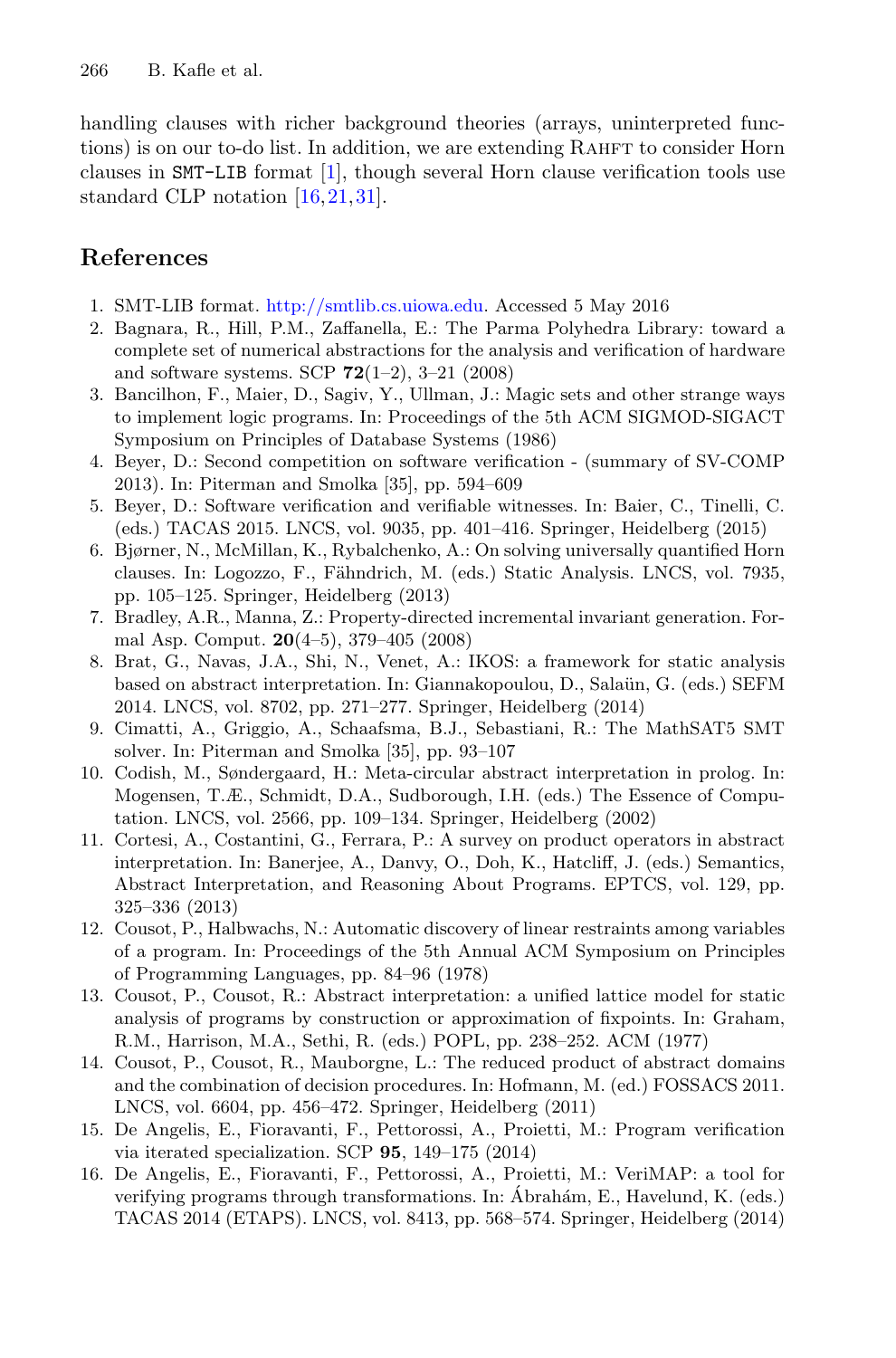- <span id="page-6-10"></span>17. Debray, S., Ramakrishnan, R.: Abstract interpretation of logic programs using magic transformations. J. Logic Program. **18**, 149–176 (1994)
- <span id="page-6-14"></span>18. Dutertre, B.: Yices 2.2. In: Biere, A., Bloem, R. (eds.) CAV 2014. LNCS, vol. 8559, pp. 737–744. Springer, Heidelberg (2014)
- <span id="page-6-12"></span>19. Gallagher, J.P., Ajspur, M., Kafle, B.: An optimised algorithm for determinisation and completion of finite tree automata. CoRR, abs/1511.03595 (2015)
- <span id="page-6-8"></span>20. Gallagher, J.P., Kafle, B.: Analysis and transformation tools for constrained Horn clause verification. TPLP **14**(4–5 (additional materials in online edition)), 90–101 (2014)
- <span id="page-6-2"></span>21. Grebenshchikov, S., Lopes, N.P., Popeea, C., Rybalchenko, A.: Synthesizing software verifiers from proof rules. In: Vitek, J., Lin, H., Tip, F. (eds.) PLDI, pp. 405–416. ACM (2012)
- <span id="page-6-15"></span>22. Gulavani, B.S., Chakraborty, S., Nori, A.V., Rajamani, S.K.: Automatically refining abstract interpretations. In: Ramakrishnan, C.R., Rehof, J. (eds.) TACAS 2008. LNCS, vol. 4963, pp. 443–458. Springer, Heidelberg (2008)
- <span id="page-6-16"></span>23. Gupta, A., Rybalchenko, A.: InvGen: an efficient invariant generator. In: Bouajjani, A., Maler, O. (eds.) CAV 2009. LNCS, vol. 5643, pp. 634–640. Springer, Heidelberg (2009)
- <span id="page-6-1"></span>24. Gurfinkel, A., Kahsai, T., Komuravelli, A., Navas, J.A.: The SeaHorn verification framework. In: Kroening, D., Păsăreanu, C.S. (eds.) CAV 2015. LNCS, vol. 9206, pp. 343–361. Springer, Heidelberg (2015)
- <span id="page-6-6"></span>25. Heizmann, M., Hoenicke, J., Podelski, A.: Refinement of trace abstraction. In: Palsberg, J., Su, Z. (eds.) SAS 2009. LNCS, vol. 5673, pp. 69–85. Springer, Heidelberg (2009)
- <span id="page-6-13"></span>26. Hermenegildo, M.V., Bueno, F., Carro, M., López-García, P., Mera, E., Morales, J.F., Puebla, G.: An overview of Ciao and its design philosophy. TPLP **12**(1–2), 219–252 (2012)
- <span id="page-6-5"></span>27. Hojjat, H., Konečný, F., Garnier, F., Iosif, R., Kuncak, V., Rümmer, P.: A verification toolkit for numerical transition systems - tool paper. In: Giannakopoulou, D., Méry, D. (eds.) FM 2012. LNCS, vol. 7436, pp. 247–251. Springer, Heidelberg (2012)
- <span id="page-6-7"></span>28. Jaffar, J., Maher, M.: Constraint logic programming: a survey. J. Logic Program. **1920**, 503–581 (1994)
- <span id="page-6-4"></span>29. Jaffar, J., Murali, V., Navas, J.A., Santosa, A.E.: TRACER: a symbolic execution tool for verification. In: Madhusudan, P., Seshia, S.A. (eds.) CAV 2012. LNCS, vol. 7358, pp. 758–766. Springer, Heidelberg (2012)
- <span id="page-6-9"></span>30. Kafle, B., Gallagher, J.P.: Constraint specialisation in Horn clause verification. In: Asai, K., Sagonas, K. (eds.) Proceedings Workshop on PEPM, PEPM, Mumbai, India, 15–17 January 2015, pp. 85–90. ACM (2015)
- <span id="page-6-3"></span>31. Kafle, B., Gallagher, J.P.: Horn clause verification with convex polyhedral abstraction and tree automata-based refinement. Comput. Lang. Syst. Struct. (2015, In press). [http://www.sciencedirect.com/science/article/pii/S1477842415000822,](http://www.sciencedirect.com/science/article/pii/S1477842415000822) doi[:10.1016/j.cl.2015.11.001](http://dx.doi.org/10.1016/j.cl.2015.11.001)
- <span id="page-6-11"></span>32. Kafle, B., Gallagher, J.P.: Interpolant tree automata and their application in Horn clause verification. CoRR, abs/1601.06521 (2016)
- <span id="page-6-17"></span>33. McMillan, K.L.: Interpolants from Z3 proofs. In: Bjesse, P., Slobodová, A. (eds.) FMCAD 2011, Austin, TX, USA, 30 October–02 November 2011, pp. 19–27. FMCAD Inc. (2011)
- <span id="page-6-0"></span>34. McMillan, K.L., Rybalchenko, A.: Solving constrained Horn clauses using interpolation. Technical report, Microsoft Research (2013)